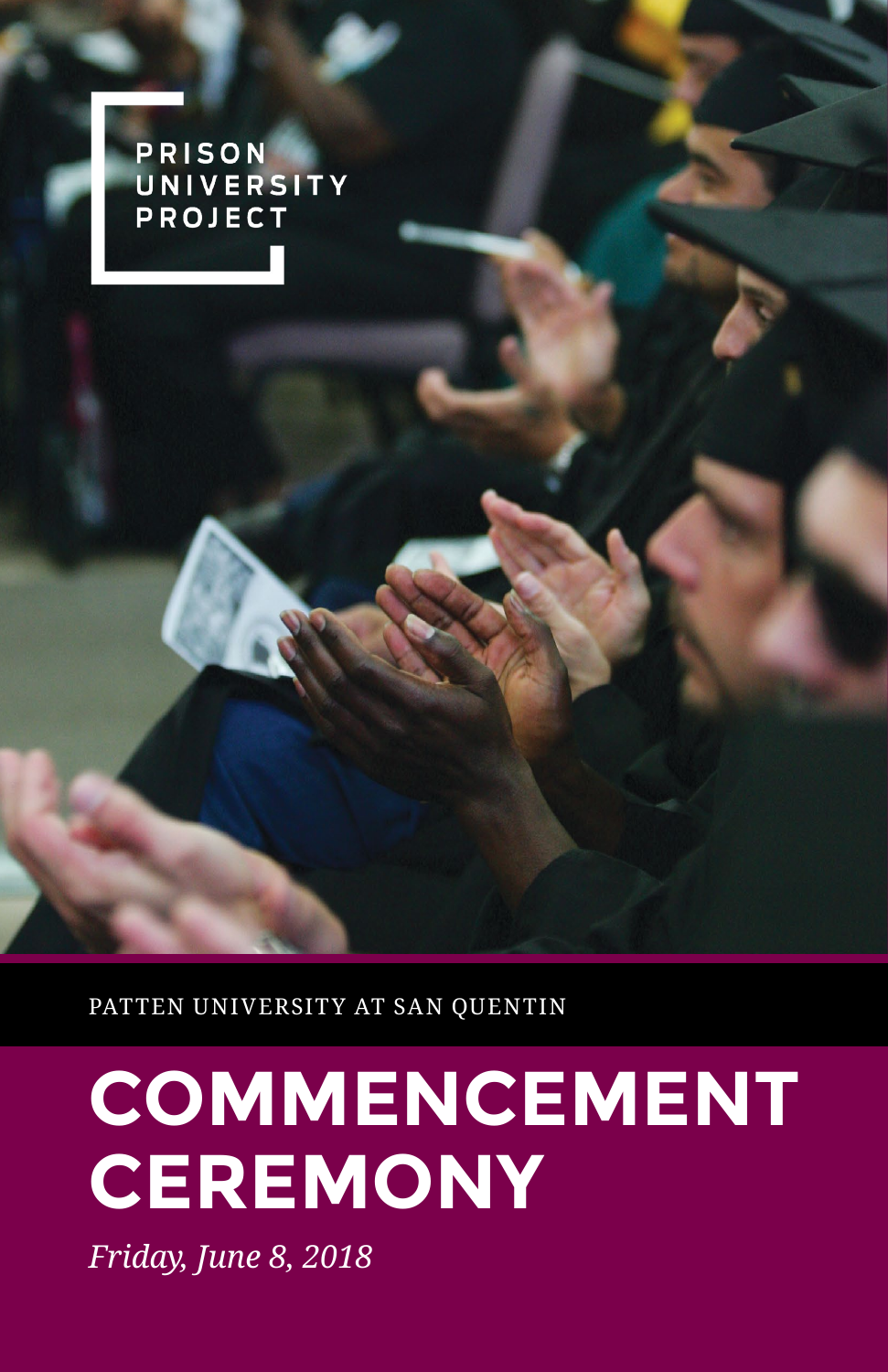## **ACKNOWLEDGMENTS**

We would like to extend our sincere thanks to the San Quentin administration. In particular, we'd like to thank Captain Ray Escalera, Lieutenant Sam Robinson, and Lieutenant Donald Spurgeon, for their support over the past year. Thanks also to Warden Ron Davis.

For his support with the commencement ceremony, clearances, and the operation of the program, we would like to extend our thanks to Steve Emrick. Many thanks as well to Raphaele Casale, Shannen Wright, and Christina Sanchez for their ongoing assistance.

For their efforts to keep classes running smoothly and all of their support in Education, we would like to thank Officer Sanford, Officer Reyes, Officer Barr, and Officer Steward, as well as the other custody staff who enable this program to run inside San Quentin's walls. Our gratitude also goes out to Officer Dolan, Officer Tristant, Officer Bock, and Officer Yatabe for their outstanding help in bringing our volunteers into San Quentin efficiently.

We also want to express our gratitude to the folks in the warehouse. In particular, we'd like to recognize Bob Cutting, who does a great job to ensure that we receive all the materials we need in order to run classes.

Additional thanks to Steve Pascascio for sound engineering and technical assistance. Thanks to Dwight Krizman and Lee Jaspar for organizing and performing this morning.

Finally, we give tremendous thanks to our volunteers and donors, without whom there would be no College Program at San Quentin.

With gratitude, *The Prison University Project*

*Following are excerpts from a series of interviews with the graduates regarding their experiences in the College Program.*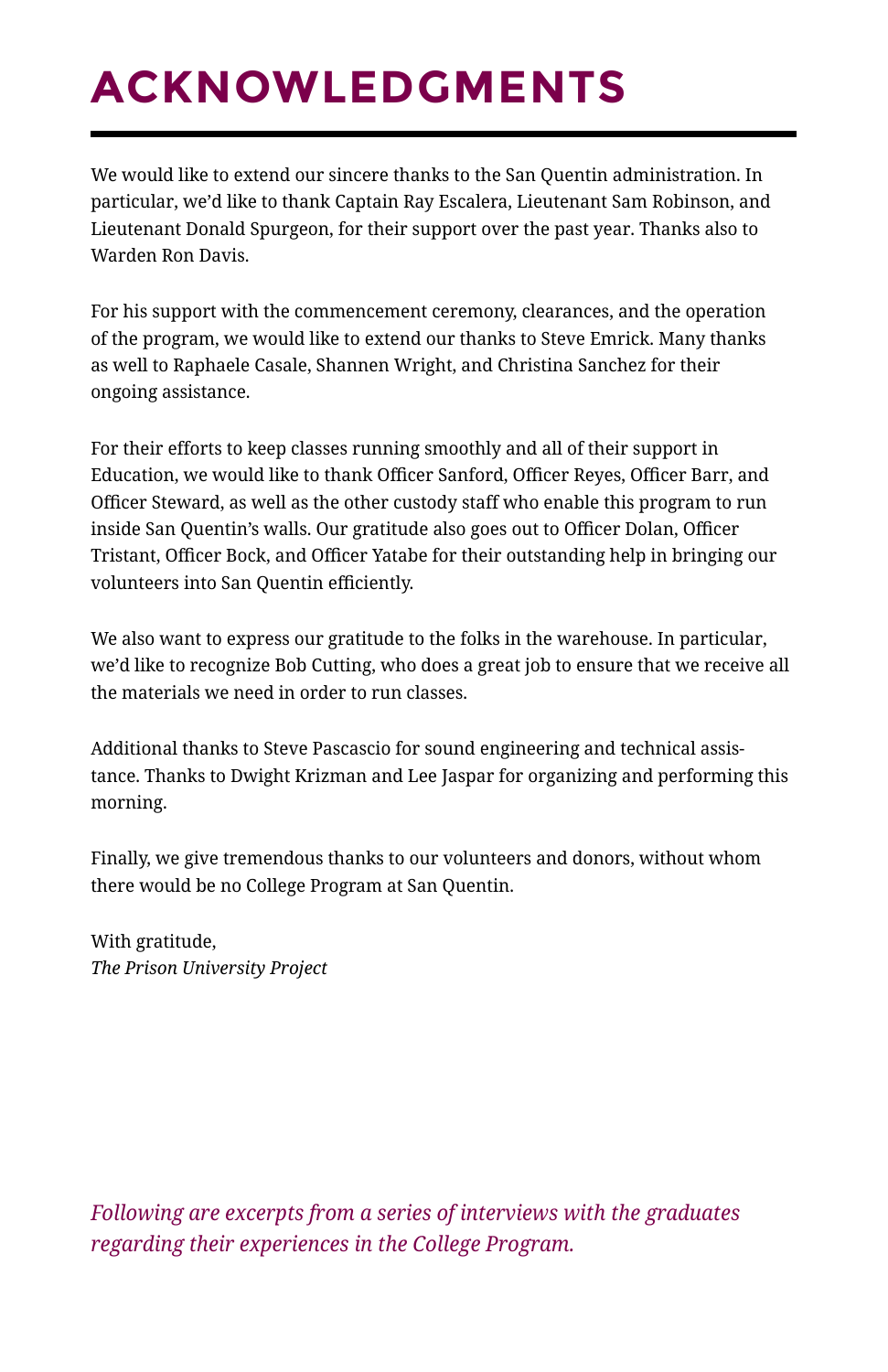### **PROGRAM**

Procession of Graduates

Welcome *James King*, College Program Clerk

Keynote Speech *Jason Bell*, Director of Project Rebound Expanded

Salutatorian Speech *Jose Rivera*

Performance San Quentin Blue *Richie Morris, Dwight Krizman, and Charlie Spencer*

Conferring of Degrees *Thomas Stewart*, Ph.D., President, Patten University *Aaron Hiatt*, Registrar, Patten University *Jody Lewen*, Ph.D., Executive Director, Prison University Project *Amy Jamgochian*, Ph.D., Academic Program Director, Prison University Project

Closing Remarks *Jody Lewen*, PhD., Executive Director, Prison University Project

Recession of Graduates

#### **THE CLASS OF 2018**

*Jens Brazwell Harry Hemphill Claudius Johnson Craig Johnson Nathan Mckinney*

*Gerald Morgan Jose Rivera,*  Salutatorian *Darin Williams Jeffrey Williams,*  Valedictorian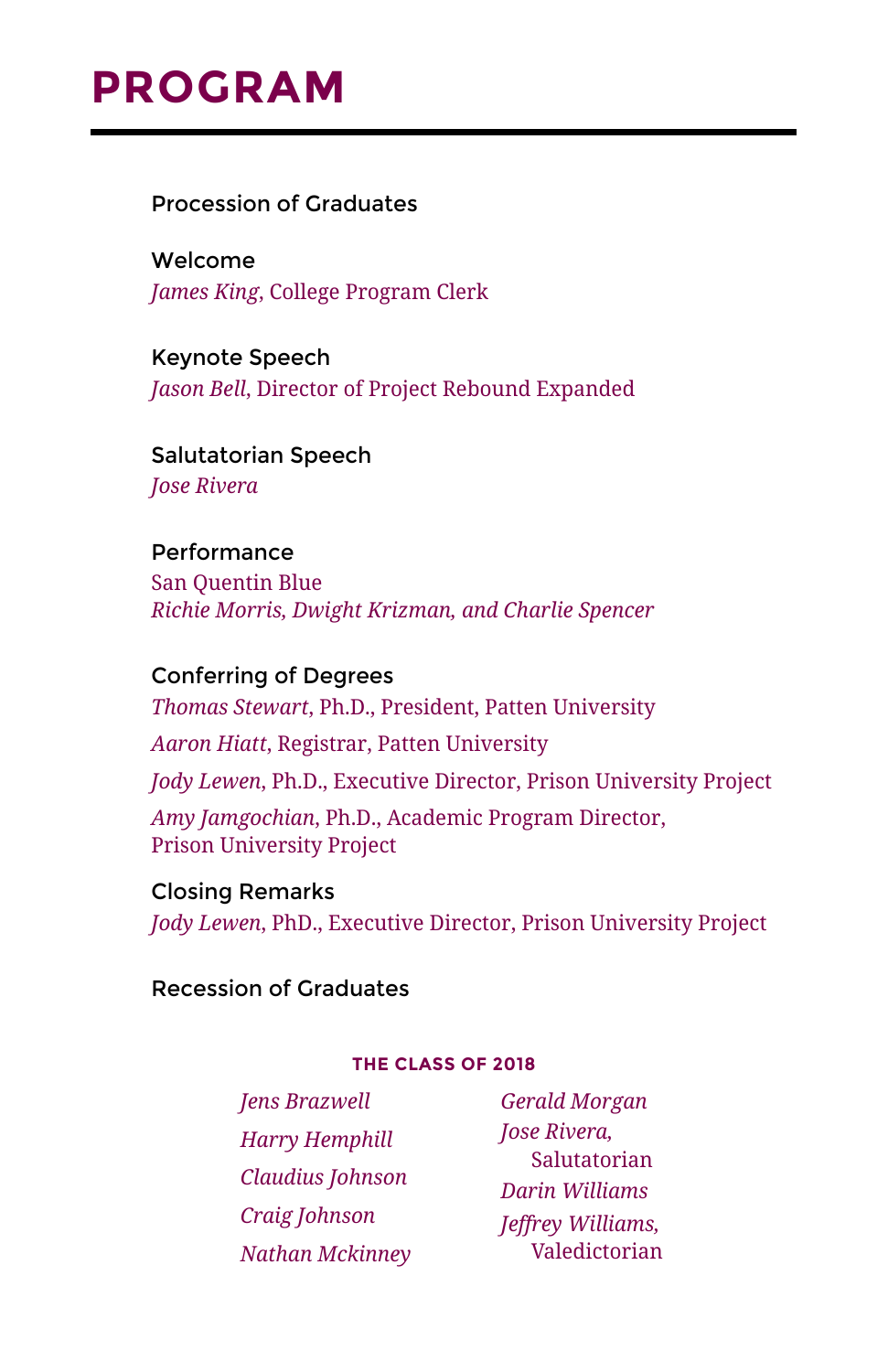### **HARRY HEMPHILL**

#### *This foundation is what's going to carry me through to a successful life.*



I came to prison with a 15-year sentence. The first few years of my incarceration I was at a different prison where there were no higher ed opportunities and I found my brain going to mush. Attending Patten University helped me reconnect with myself. I remembered that I am more than just an incarcerated man — I started believing in myself once again. This foundation is what's going to carry me through to a successful life: a healthy family environment and the ability to give back to my community.

I'd like to think that after every class I left a positive impression on everyone and helped create a healthy environment for learning. It was never just about my education, but also about how I could help others become the best they could be. I'd like to think I'm an example of what a diligent student looks like.

**—**

**—**

The lack of education is what sends people on a destructive path. To incoming students, I tell them to take advantage of this opportunity and really apply themselves and get all they can get out of the education — each and every class. Rise above just getting by and really apply yourself. The experience ingrains new habits you might find helpful in other areas of your life. Let this be a beginning.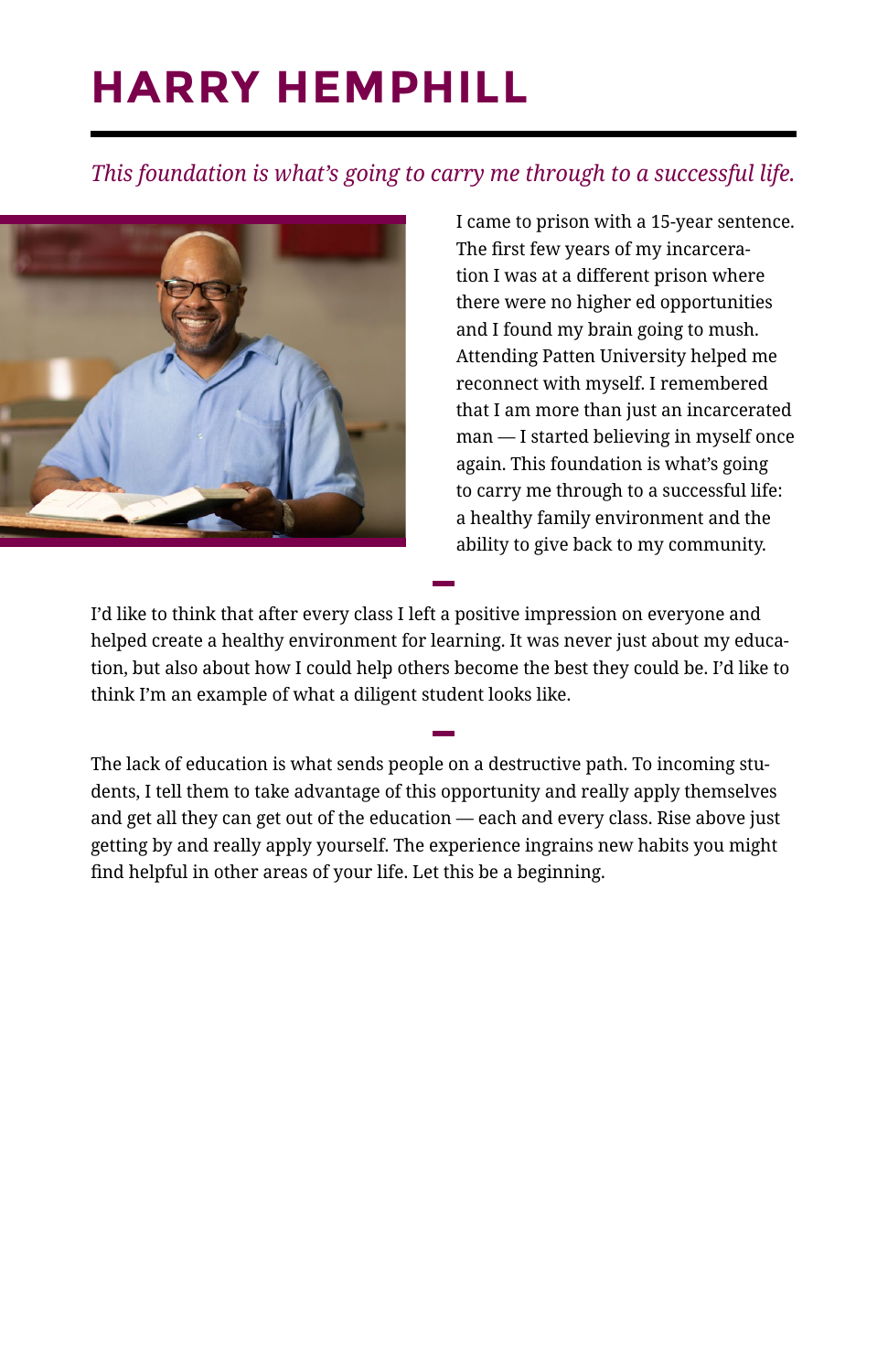### **CLAUDIUS JOHNSON**

#### *Even though I'm incarcerated, I feel free.*



What I remember most about the impact of attending college was reading Descartes' Meditations on First Philosophy. At the time I was in a struggle with my warped belief system. Item by item, Descartes realized his beliefs were all wrong. As I created my presentation for the class, I began to challenge things that I thought I knew and I scratched them off the list. I asked myself, "Is this working for me?" It was an "aha moment" — a chance to change my ideology. I saw that my conditioning had led me to believe certain things,

for example, that violence was the key to everything, and that my behaviors were learned. After the reading, I started attending self-help groups. These days I still want validation and acceptance, but now I'm being validated for other things. Like for never giving up. I have a support system of teachers and other students and I know I'm not alone. I'm nothing like the person I used to be. The reading changed my life and showed me that change was possible.

**—**

Most people think people who are incarcerated are ignorant, hardened criminals with no feelings. I see that incarcerated people are people who are unfortunate in the area of pro-social skills. Our parents didn't have the best knowledge or education and they did the best they could. This could happen to anyone. And it has happened to everyone. When you know better, you do better. That's why education is the key to freedom. I don't have the chains of ignorance or violence anymore — even though I'm incarcerated, I feel free.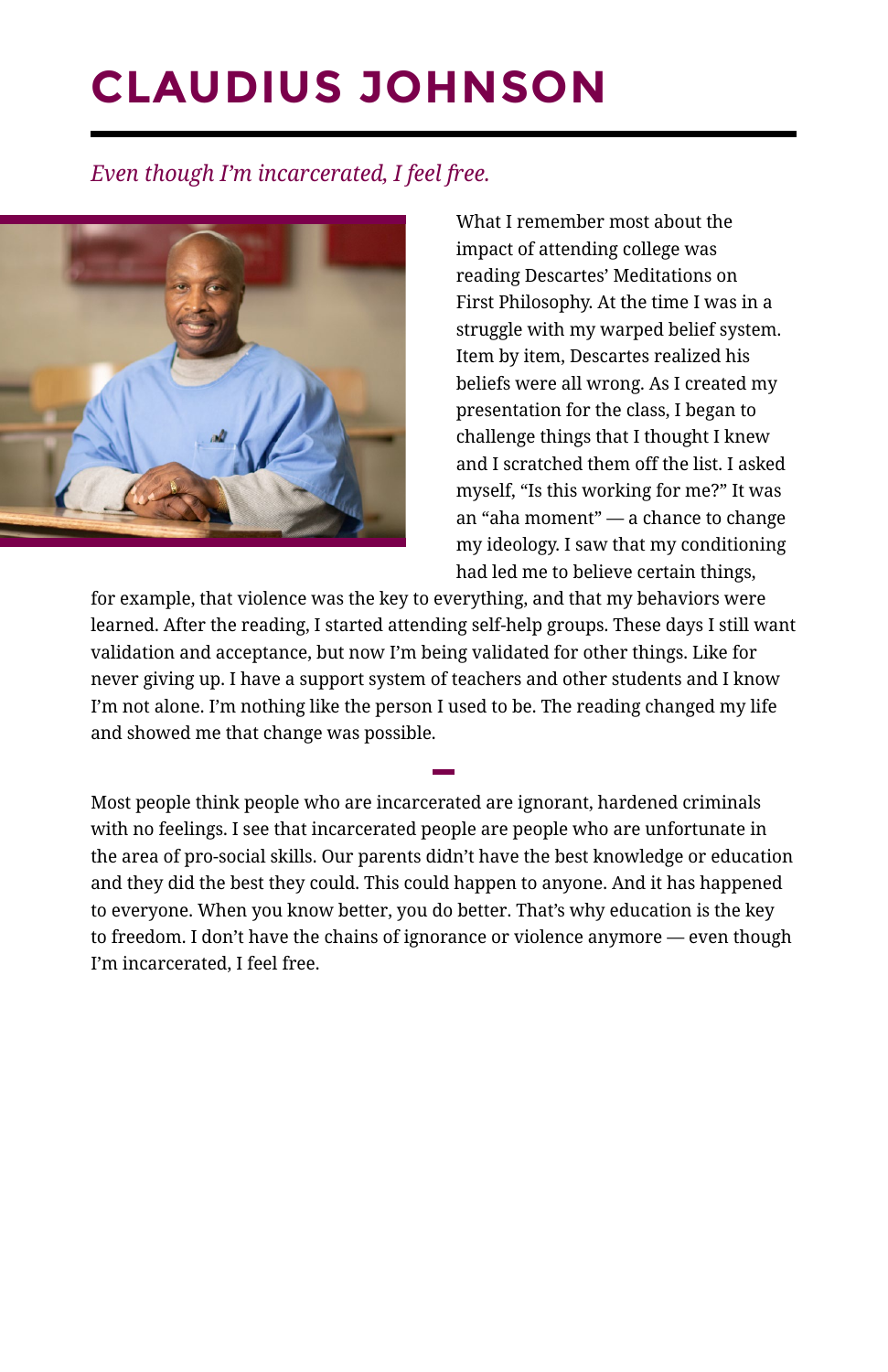### **DARIN WILLIAMS**

#### *Our pre-incarcerated educational experiences are diverse.*



The differences between correspondence classes and this educational experience are immeasurable. I'm light years ahead now. The Prison University Project's college prep classes gave me a strong foundation and taught me to view everything through a different lens. This foundation shows up in my everyday life. In magazine articles, papers I read, essays, in conversations, in politics. Now I can join in on the conversation because I have an idea about where people are coming from. When I'm reading a newspaper article, I can see how smaller

perspectives funnel into larger ones. I can see subtle dynamics playing out in the argumentation in the article. I see the mechanics of writing in a way I hadn't previously understood. I have a new tool set and a new lens through which to view this kind of dialogue.

**—**

I understand this after being in here for quite a while: our pre-incarcerated educational experiences are diverse. Some of us had little or no positive relationship with the education system. I was in the gifted program and an avid reader, but by the time I got to junior high I was veering off the path. The College Program encourages people with negative educational experiences, and gives them the ability to persevere, ask for help, and be vulnerable. The Prison University Project staff and instructors have all been cheerleaders for me. With the wide variety of individuals that come in here there's always someone that will teach to you in a way that you can understand. The students in this program grapple with each other to understand and see things in new ways. Every time I break through and understand something challenging I get a sense of accomplishment.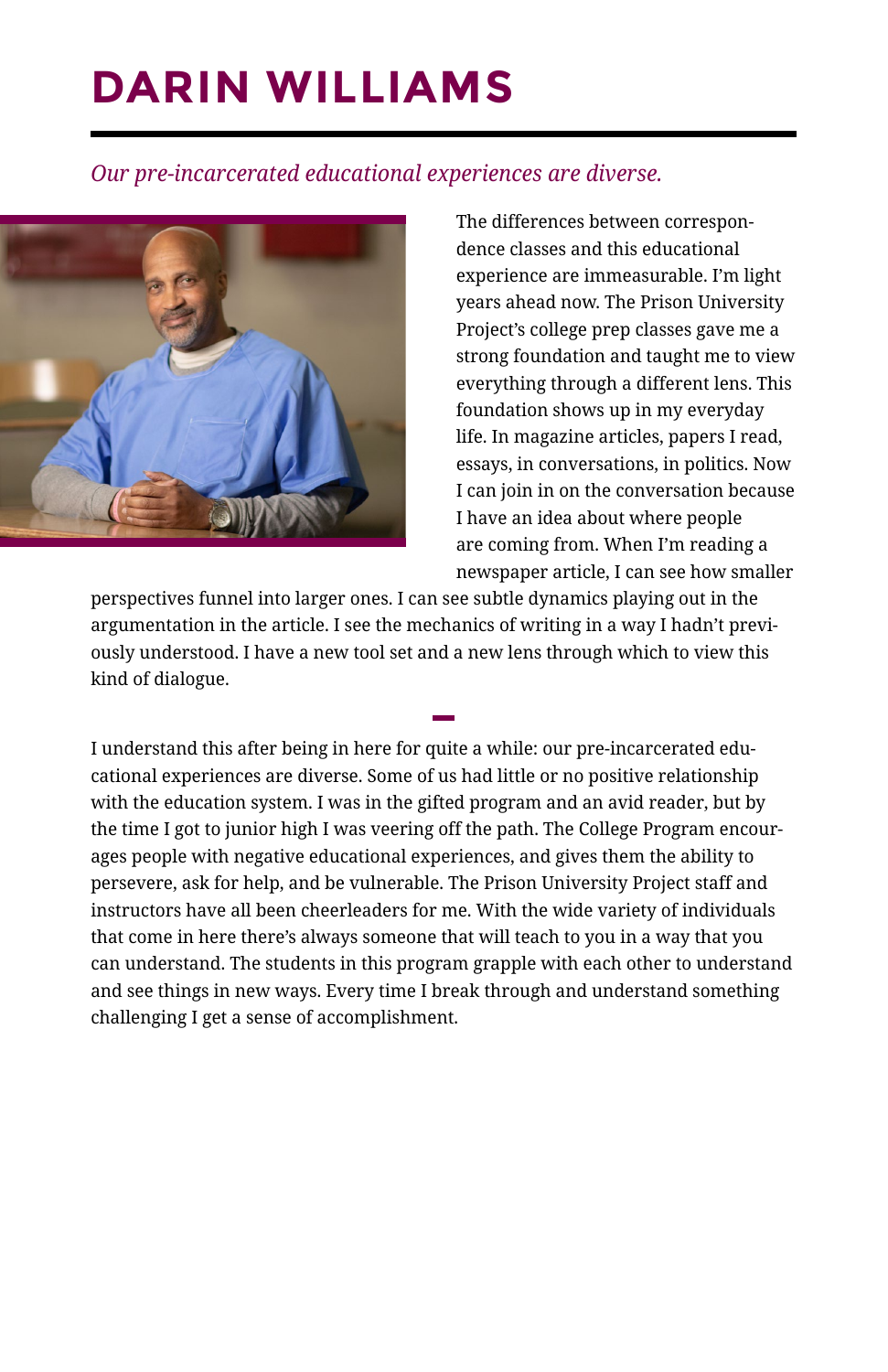### **CRAIG JOHNSON**

#### *I will always try to help my fellow veterans however I can.*



Ever since I served in the Navy I've been fascinated with the stars and the planets. So when the opportunity presented itself, I signed up for the astronomy class. I learned many things — what an astronomical unit was, the differences between the various types of stars, what dark matter is, and the plane on which the planets orbit the Sun. The best part of the class was on the last night, the instructors were allowed to bring in a couple of telescopes, and because of the lack of bright lights, we were able to view the planets — Mars, Jupiter, Saturn,

and their moons. We also gazed at the star Betelgeuse, a red supergiant variable star in the Orion constellation. I remembered the times I was out at sea, where on a clear night, the belts of the Milky Way were a sight to see.

**—**

I served in the US Navy from 1973 to 1979, which included the final days of the Vietnam War (the evacuation of Saigon and the Mayaguez rescue). When I returned to the "world" (the US from overseas) I really wasn't welcomed like those who served before me. For many years after being incarcerated for my crime I had no sense of purpose. But in the late 80s, this changed when veterans groups were allowed to be formed within prisons. I've been involved ever since. For the most part, incarcerated veterans are forgotten — out of sight, out of mind. For those of us who served our country in the military in one form or another, we deserve to be recognized for that service. So today I feel good when men in here thank me for my service, and I will always try to help my fellow veterans however I can.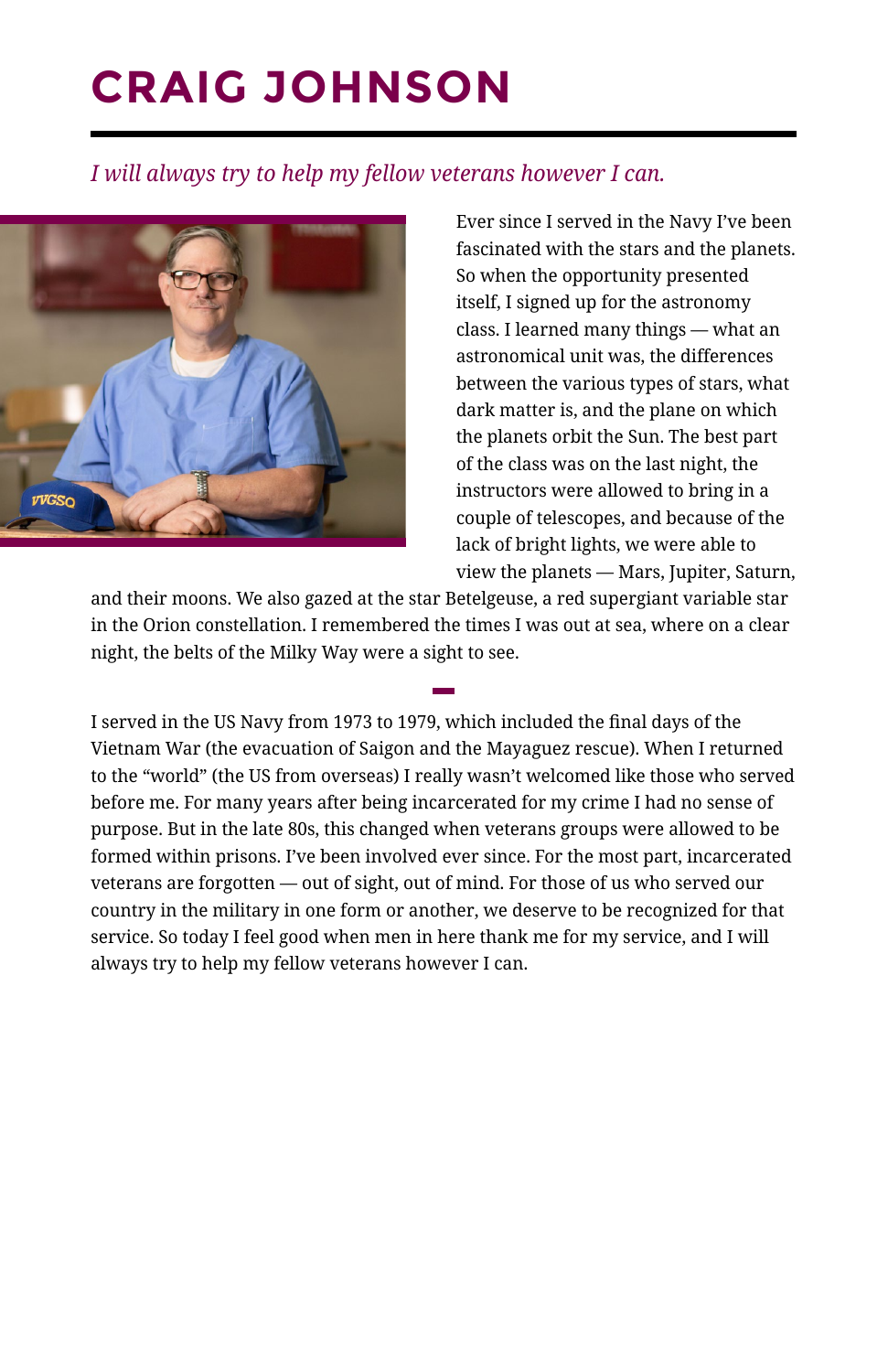## **NATHAN MCKINNEY**

#### *I dreamed of graduating from an institution of higher learning.*



As I prepare for graduation, I want to depart with a legacy of determination and perseverance. I want this legacy to touch not only the people inside of San Quentin, but to resonate with the community beyond this institution. Many times while growing up, I dreamed of graduating from an institution of higher learning. A higher degree was my idea of a stepping-stone to greater economic and social status, while experiencing the strong character development associated with collegiate camaraderie. Through the Prison University Project, my mission has been fulfilled.

Education gives you a chance to demystify your life experiences, to articulate things that have happened to you, and to understand how your socialized beliefs are not really beliefs; they're just what you learned. Understanding socialization has greatly impacted my growth, and led to rapid maturation. I have resolved an identity crisis, and developed a fluid understanding of relationships with friends, family, and adversaries. I have better and elevated tolerance.

**—**

The self-realization and reflection was like a snowball rolling down a snow-covered hill — it wasn't a sudden revelation, it was subtle, a process. It all galvanized. When I realized I had arrived someplace new, it was an "aha moment" on a neurological and spiritual level.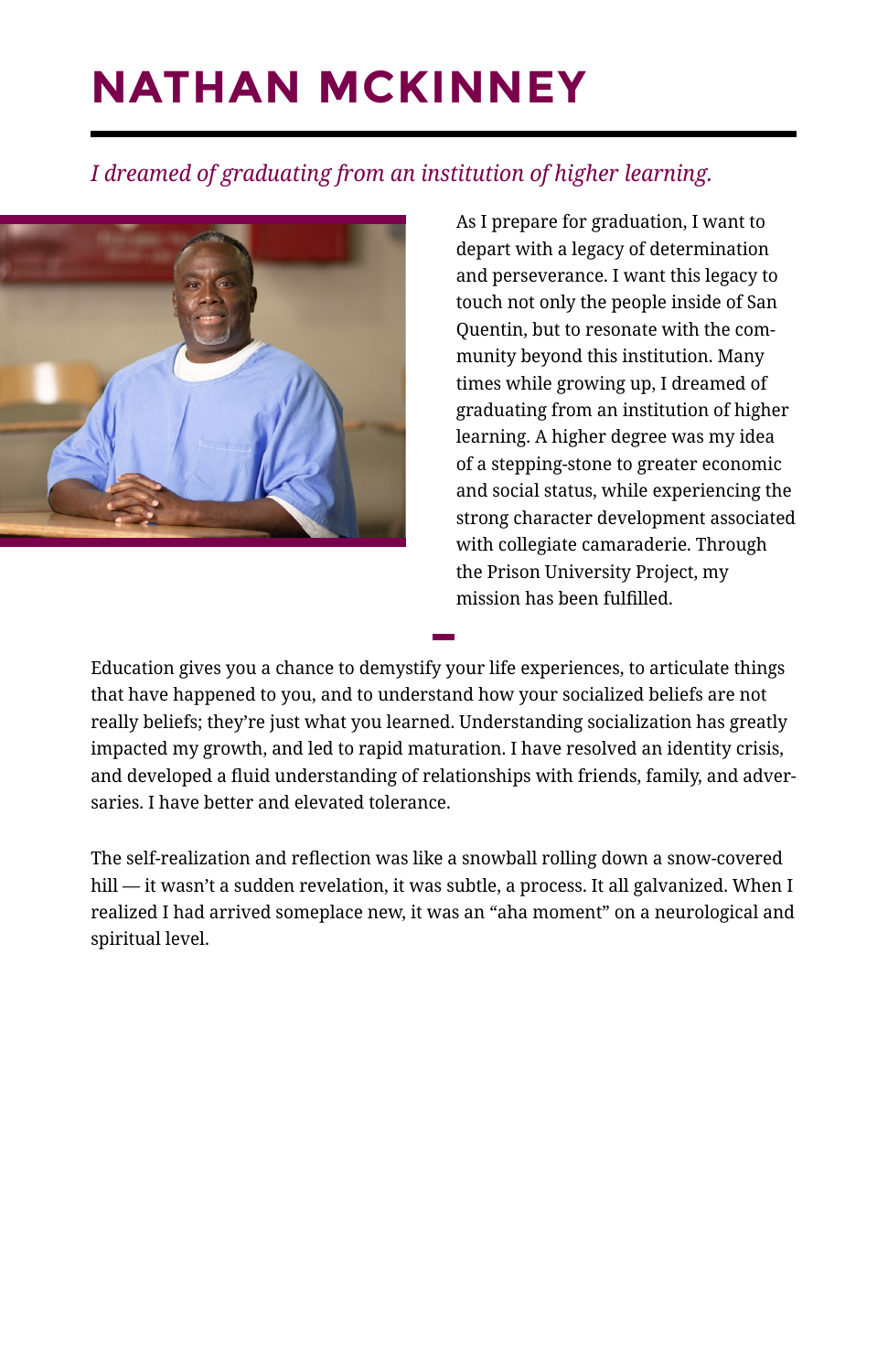### **JOSE RIVERA**

#### *I was able to rediscover the person I was before.*



Being part of the Prison University Project has given me purpose. Throughout my incarceration, I had little to stimulate me mentally, or to make me feel as if I were doing something worthwhile. One of my sisters is a teacher and now our conversations have more substance and are at an adult level. Before, we could only talk about memories, and now we can discuss subjects like philosophy or the methods of learning that work best. I believe these connections have brought us closer as siblings.

The College Program gave me something to look forward to and has not only given me an education, but it has also made me remember that I wasn't always a prisoner. Through my classes and interaction with teachers and tutors, I was able to rediscover the person I was before I learned the prison rules. Attending the college gave me more than a degree, it showed me life outside of these walls.

**—**

I want people to understand that, although I committed a crime, I have looked at my life and my choices and have made a sincere effort to better myself. I didn't have to; I was serving a sentence with no real chance at parole. But I owed it not only to myself, but also to my loved ones, and I realized I owed it to my victim. There is a lot of self-evaluation in prison and, more times than not, a better person leaves than the one who entered.

**—**

**—**

My fellow graduates, "We did it!" We persevered through lockdowns, crazy schedules, cellie drama, and yard nonsense and we met our goals. But, this can't be the end. If this journey has shown me anything it is that education never stops. I intend to keep learning for the rest of my life. We have reached the last rung on this ladder but it is only one level. The sky is vast and our untapped potential has no bounds. When, not if, we go home we have to be the example to those we want to save from having to learn their lessons the hard way, the way we did. Our lives mean something. We have not allowed our minds to be idle; we have exercised our brains and now, our brains demand more. Let's give it to them.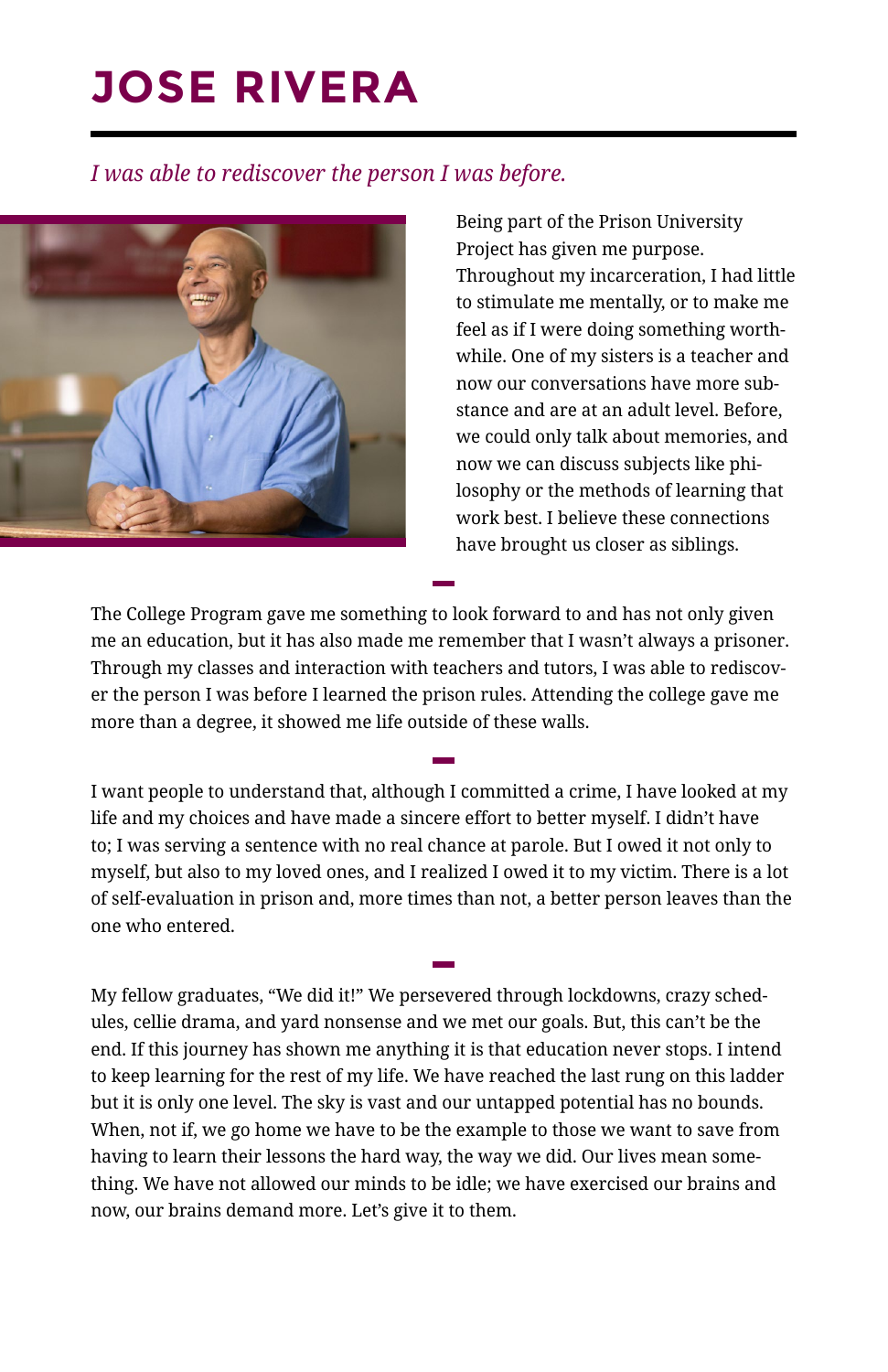### **GERALD MORGAN**

#### *Today I am identified as father and grandfather.*



Prior to being institutionalized, I felt that prison would be the last place to find one's blessings. However, the Prison University Project has been just that, a blessing. The staff opened students' eyes, and my own to my many flaws. In my case, my flawed parenting skills. Child Psychology changed my eternal connection to my children; it gave me tools to see deep-rooted cultural problems that have existed through generations of my family tree, to see where I fell off the tracks with my children. More importantly, it showed me how to get back on track. This course was like defrosting

an iceberg. I realized I had been practicing the same ideology on my kids that my father had practiced on me. I wrote letters to all of my children. There was a time that my children did not know how to feel about me. Now, they aren't scared of me like I was of my father. Today I am identified as father and grandfather. The healing started with three words, I love you, words that I never was able to use comfortably before.

**—**

I have found that individuals, like myself, are caught up in the system, simply by being submerged in a culture within a culture, in communities that have a different code of survival. Most never have contact with the criminal justice system until they are caught in its web. Today I have a better understanding. I know and I try to explain the black hole of incarceration. I want people to understand that without an education and without understanding the rules of the land, the justice system will continue to remove future leaders, fathers, family, and friends from their needed positions in society.

**—**

I have always admired the instructors' and tutors' involvement with each student. Each has been influential in my higher education. I could start with Aaqilah who taught Child Development, which changed my relationship with my children. There were tutors who battled with my limited abilities to retain formulas to solve algebra problems. Tutors like Harriet who smiled year after year, overlooking my shortcomings. And Michael, who would ride his motorcycle through the rain on weekday evenings to tutor me. I can't possibly list anyone in the College Program staff without giving credit to all. But it would have come to an abrupt end last semester if Neil and Amy hadn't noticed that I reached a point of struggle where I had planned on giving up. This is why I say no individual was more influential than another; being that all the staff has one agenda, to educate all to the best of their abilities.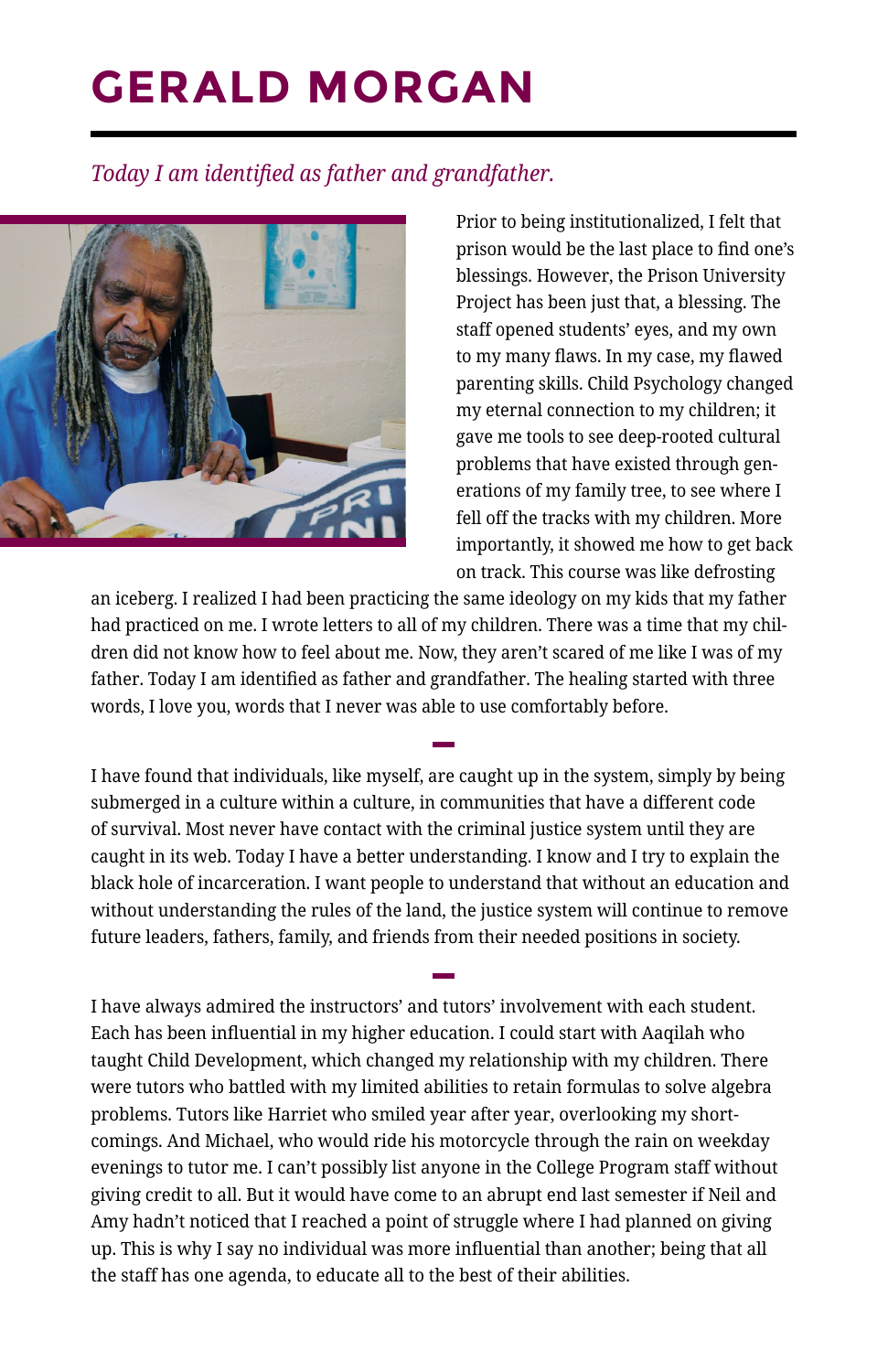### **JENS BRAZWELL**

#### *Don't forget to be good to others, even when it pains you.*



Many of the same people who have helped me to my success could also be blamed for my many failures. There are, however, a few who have had nothing but positive influence on my life. Here's a very, very short list:

Dr. Gordon Marshall, my very first college professor, and former state employee. A Doctor of Psychology who disagreed with the State of California's implementation of his chosen profession, yet, still found a way to bring us his healing personality, without it being a "treatment modality."

Bret Turner, Vincent Baum, and John Baum, people whom I've met on this prison term. People who don't pass judgment on me. People who have given me faith in people once more.

Kristy Lee Zipper. We met at a bar on her 21st birthday. She is from Florida, had traveled all the way to California to celebrate her special day with friends, and wound up spending most of her three-day weekend with me. It is the only "successful" love relationship I've ever had.

To my newest friend, the Reverend Judith Ann Glasse. She shines her light into the black corners of my darkness.

**—**

Don't be in a hurry to have all the material things in this life. Be happy and content with what you have. Know that when you earn something, through your own hard work and effort, it will be more valuable than something given to you, or stolen. Intentionally hurting others is the continuation of the cycle in which you have been trapped, but you can spring yourself from the trap by being kind. Stay young at heart, be alive, go out of the house every day, dance, sing, enjoy your youth, love who you want to love and hope that they love you back.

Don't forget to be good to others, even when it pains you. No good can come of violence; take your aggression out in a positive way whenever possible. Stay humble, and do what feels good and bring honor to your family and yourself.